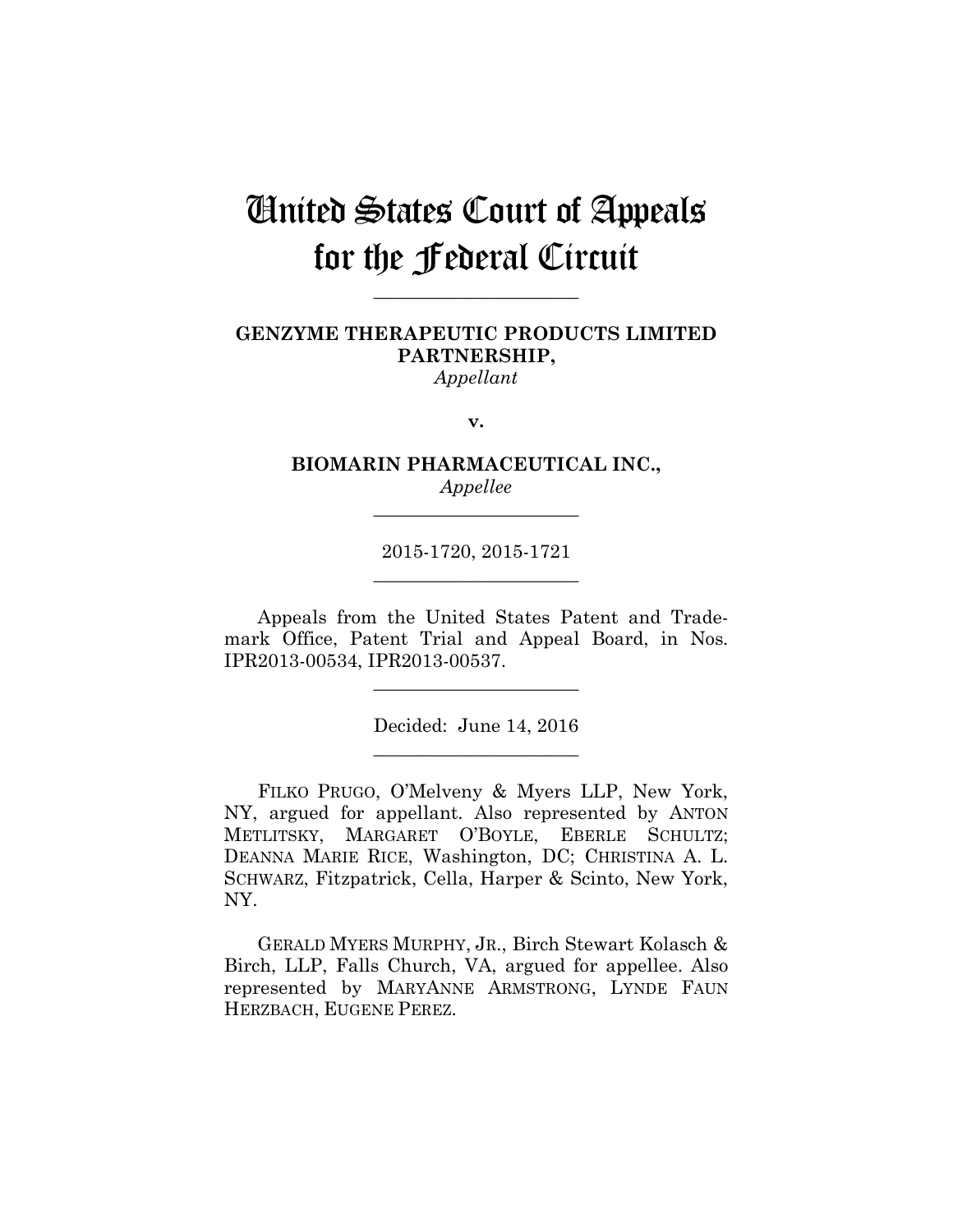BENJAMIN T. HICKMAN, Office of the Solicitor, United States Patent and Trademark Office, Alexandria, VA, argued for intervenor Michelle K. Lee. Also represented by THOMAS W. KRAUSE, SCOTT WEIDENFELLER, FARHEENA YASMEEN RASHEED.

**\_\_\_\_\_\_\_\_\_\_\_\_\_\_\_\_\_\_\_\_\_\_** 

Before MOORE, BRYSON, and REYNA, *Circuit Judges.*

## BRYSON, *Circuit Judge*.

This is an appeal from decisions of the Patent Trial and Appeal Board in two *inter partes* review proceedings. At the behest of petitioner Biomarin Pharmaceutical Inc. ("Biomarin"), the Board held various claims of two patents owned by Genzyme Therapeutics Products Limited Partnership ("Genzyme") to be unpatentable as obvious. We affirm.

# I

#### A

The patents at issue in this case, U.S. Patent Nos. 7,351,410 ("the '410 patent") and 7,655,226 ("the '226 patent"), are both entitled "Treatment of Pompe's Disease" and are directed to treating Pompe's disease with injections of human acid α-glucosidase.

Pompe's disease (also known as "Pompe disease") is a genetic condition associated with a deficiency or absence of the lysosomal enzyme acid α-glucosidase ("GAA"). In a healthy individual, GAA breaks down glycogen, a larger molecule, into glucose. A person with Pompe's disease has significantly reduced levels of GAA, or no GAA at all, and so is unable to break down glycogen into glucose. That inability results in glycogen accumulating in the muscles of affected patients in excessive amounts.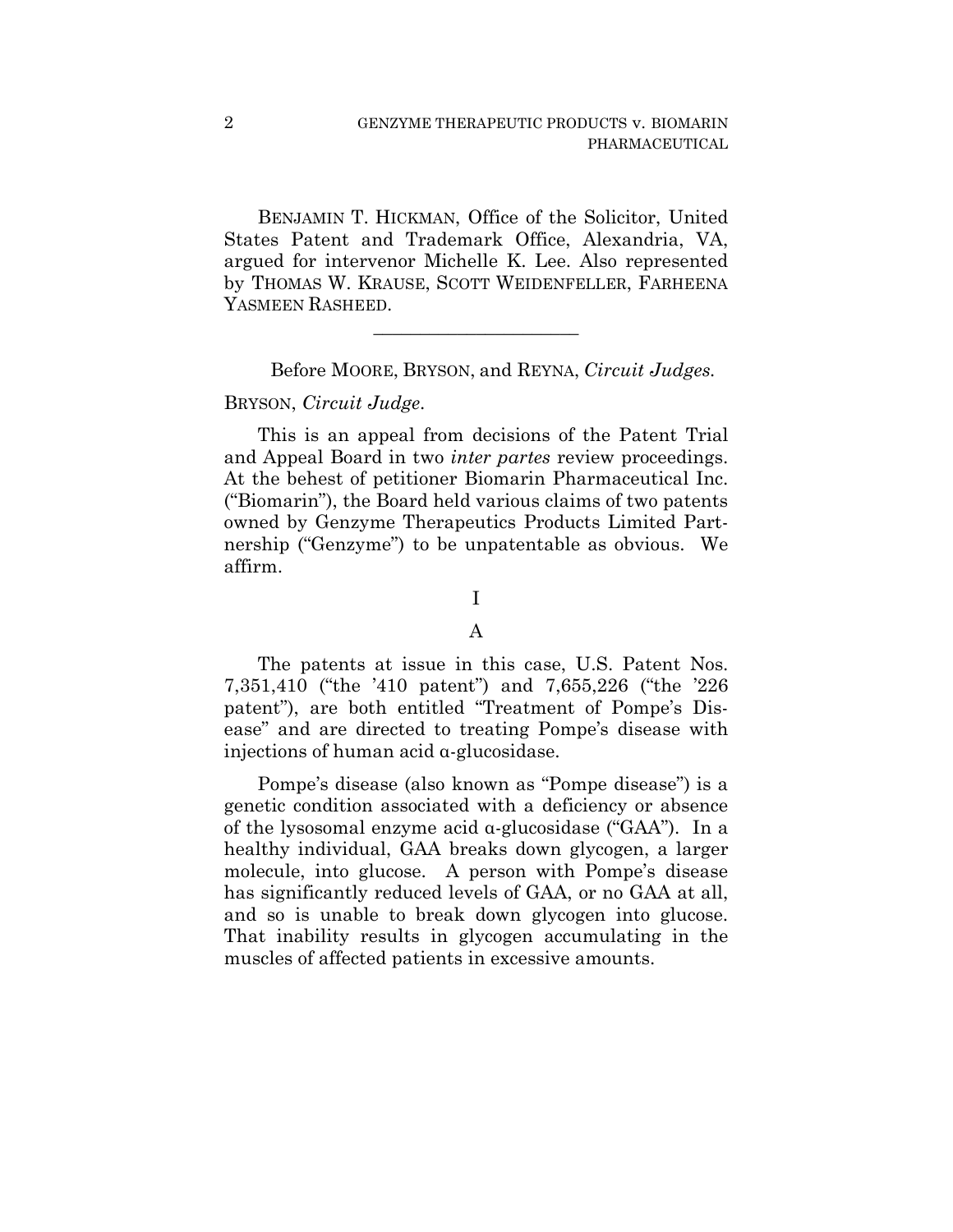Pompe's disease is found in two forms—early-onset and late-onset. Early-onset or infantile Pompe's disease presents shortly after birth and is associated with the patient having no measurable GAA activity. Glycogen accumulates in the patient's heart and skeletal muscles, causing a progressive deterioration of the heart muscles. Without treatment, a patient with early-onset Pompe's disease will die from cardiac or respiratory failure before reaching one year of age.

Patients who have some degree of GAA activity, but less than normal, first develop symptoms after infancy. That condition is referred to as late-onset or juvenile Pompe's disease. Those patients develop progressive muscle weakness and respiratory symptoms due to glycogen buildup in the skeletal muscles, but only rarely do they develop the cardiac symptoms associated with earlyonset Pompe's disease.

Following the discovery that Pompe's disease is associated with GAA deficiency, research efforts were focused on treating the disease through enzyme replacement therapy. Experts hoped that by injecting patients with GAA from other sources they could counteract the effects of harmful glycogen buildup. Early efforts failed, however, because the injected enzyme was predominantly taken up by the patient's liver, reducing glycogen levels there but not in the skeletal or heart muscles where the excess glycogen does the most harm.

Later researchers theorized that the failure of early experiments could be overcome by modifying the injected GAA to include mannose-6-phosphate ("M-6-P"), which promotes GAA uptake in heart and skeletal muscle cells containing M-6-P receptors, including the cells that failed to take up GAA in prior treatment attempts.

Research along that pathway led to *in vitro* studies on extracted cells. Those studies were very promising and showed that GAA modified with M-6-P would be taken up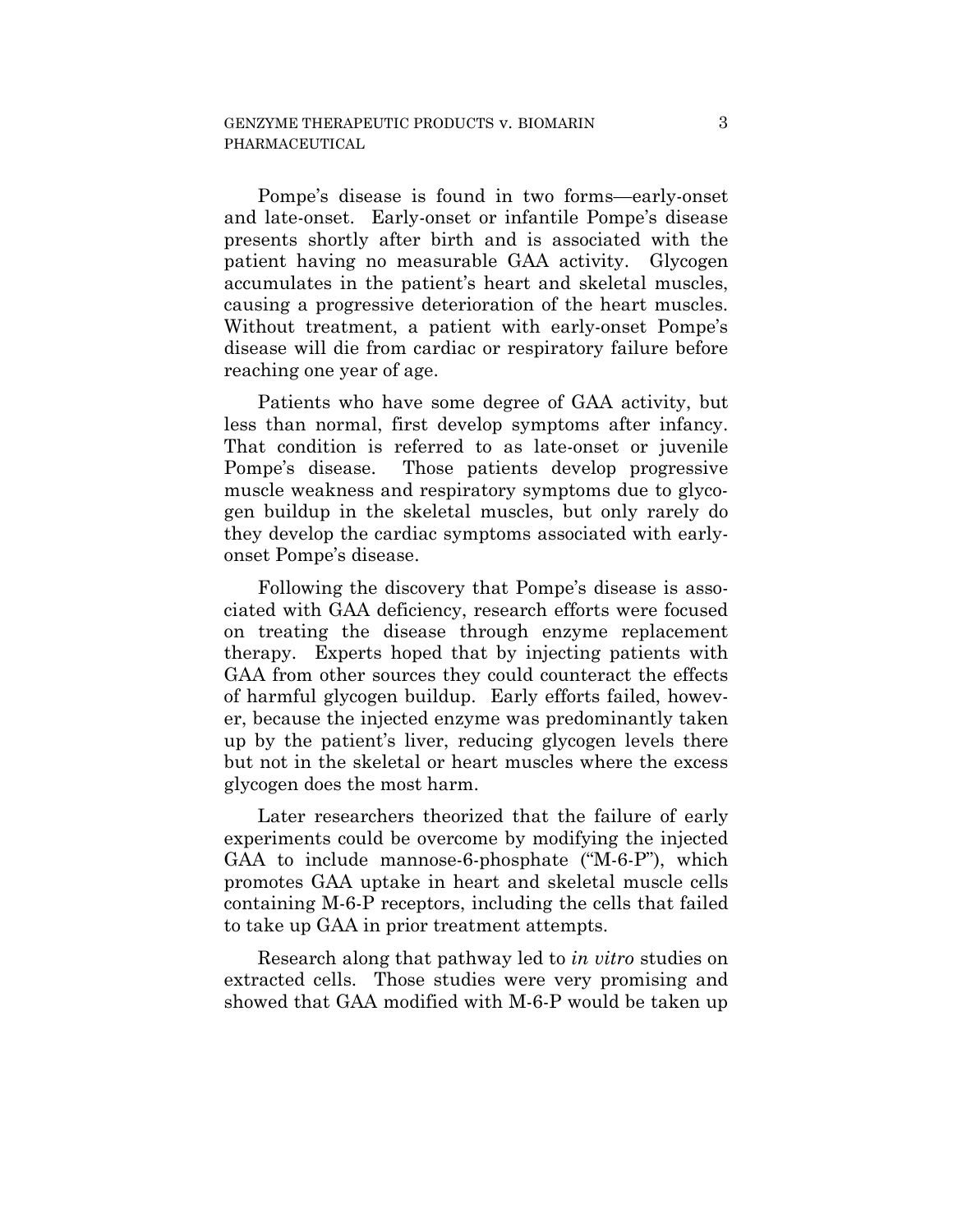by skeletal and heart muscle cells much more efficiently than in the case of prior enzyme replacement therapies.

Another problem that needed to be solved was how to manufacture human GAA for injection into patients with Pompe's disease. Work on that problem led to the development of a means to manufacture human GAA modified to include M-6-P. Animals such as mice and other mammals could have their genomes altered so that they would produce human GAA that could be extracted by researchers.

Finally, researchers faced the challenge of developing a dosing schedule for the enzyme replacement therapy. Gaucher disease, a lysosomal protein deficiency condition like Pompe's disease, had been successfully treated with enzyme replacement therapy. Typical dosing schedules for Gaucher disease enzyme treatments were once every two weeks, or once a week if needed. Another known factor bearing on the dosing schedule was the half-life for GAA, which was known to be 6-9 days, suggesting a relatively long dosage interval for recombinant GAA of once per week or once every other week.

By 1997, research had progressed far enough that the Food and Drug Administration approved Duke University's application for Orphan Drug Designation for a new therapy for Pompe's disease based on the injection of a recombinant form of GAA. The University announced in a press release that it would begin testing that treatment on human patients suffering with Pompe's disease.

B

In 2013, Biomarin filed petitions requesting *inter partes* review of the '410 and '226 patents. For the single claim of the '410 patent, Biomarin sought review on four grounds. The Board instituted review on two of those grounds: the combination of the Duke press release and two references known as Barton and van der Ploeg '88;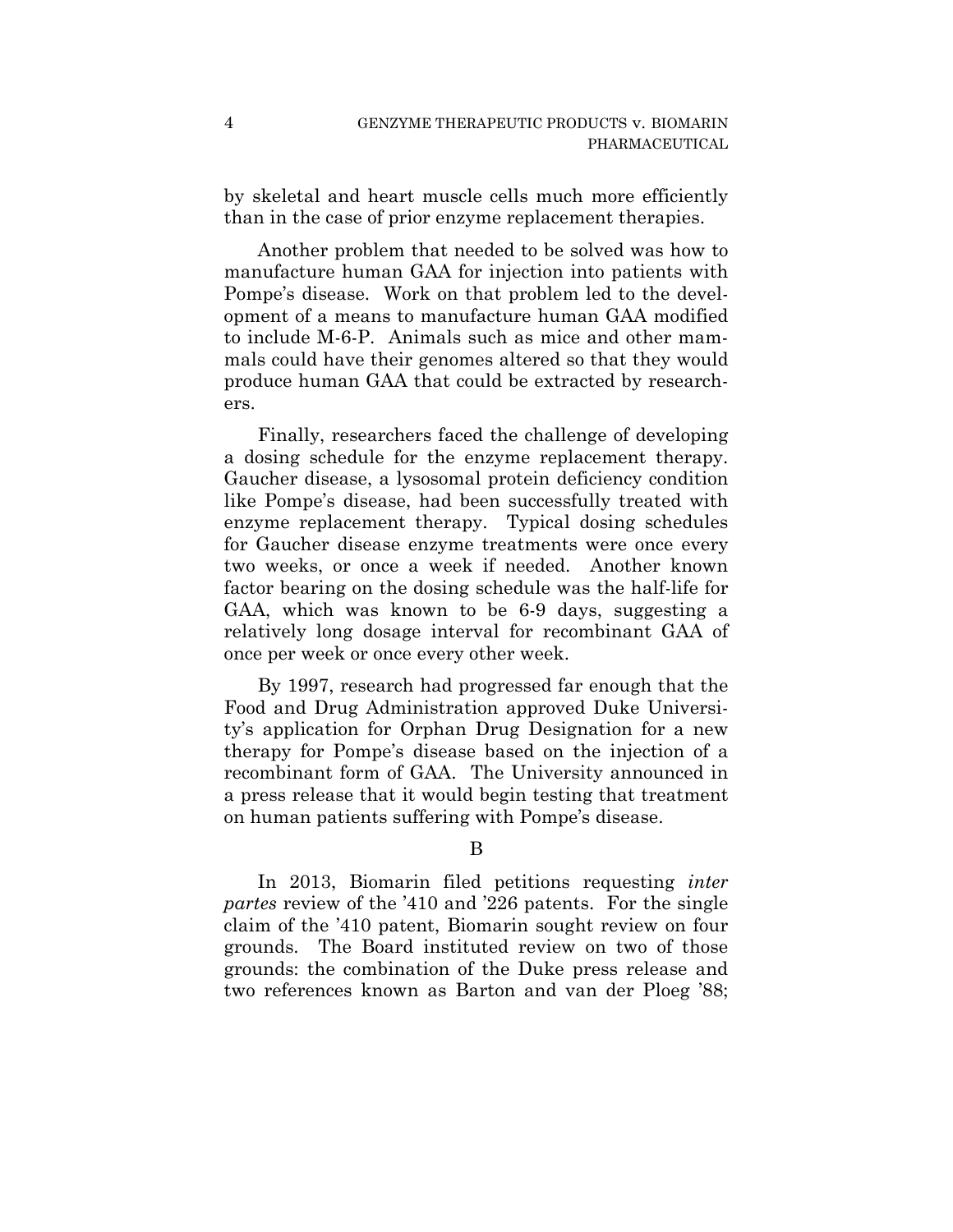and the combination of a reference known as Reuser with Barton and van der Ploeg '88. The Board declined to institute review on two other grounds as redundant. For the '226 patent, the Board instituted review of claims 1 and 3 for obviousness based on the Duke press release, Reuser, and a reference known as van Hove. It declined to institute review for anticipation on the basis of the Duke press release alone and for obviousness based on the Duke press release and Reuser. The Board instituted review on claims 4-6 of the '226 patent for obviousness based on the Duke press release, Reuser, Barton, and van der Ploeg '88.

In patent owner responses filed in both *inter partes*  reviews, Genzyme argued that because all of the combinations of references described *in vitro* experiments, a person of ordinary skill would not find those experiments predictive of results in a human patient. Because the Board did not institute review based on any references that included *in vivo* data from studies on live animals, Genzyme argued that Biomarin should not be permitted to use any of the prior art showing successful *in vivo* tests to demonstrate obviousness.

In its reply, Biomarin responded to Genzyme's arguments by citing two *in vivo* studies, referred to as van der Ploeg '91 and Kikuchi. Van der Ploeg '91 found that the addition of M-6-P to GAA led to significantly increased uptake of GAA in mouse heart and skeletal muscle tissue. A. T. van der Ploeg et al., *Intravenous Administration of Phosphorylated Acid α-Glucosidase Leads to Uptake of Enzyme in Heart and Skeletal Muscle of Mice*, 87 J. Clinical Investigation 513 (1991). Kikuchi found that GAA deficiencies in Japanese quail suffering from symptoms similar to the symptoms of Pompe's disease could be successfully treated with intravenous injections of GAA modified with M-6-P. Kikuchi et al., *Clinical and Metabolic Correction of Pompe Disease by Enzyme Therapy in*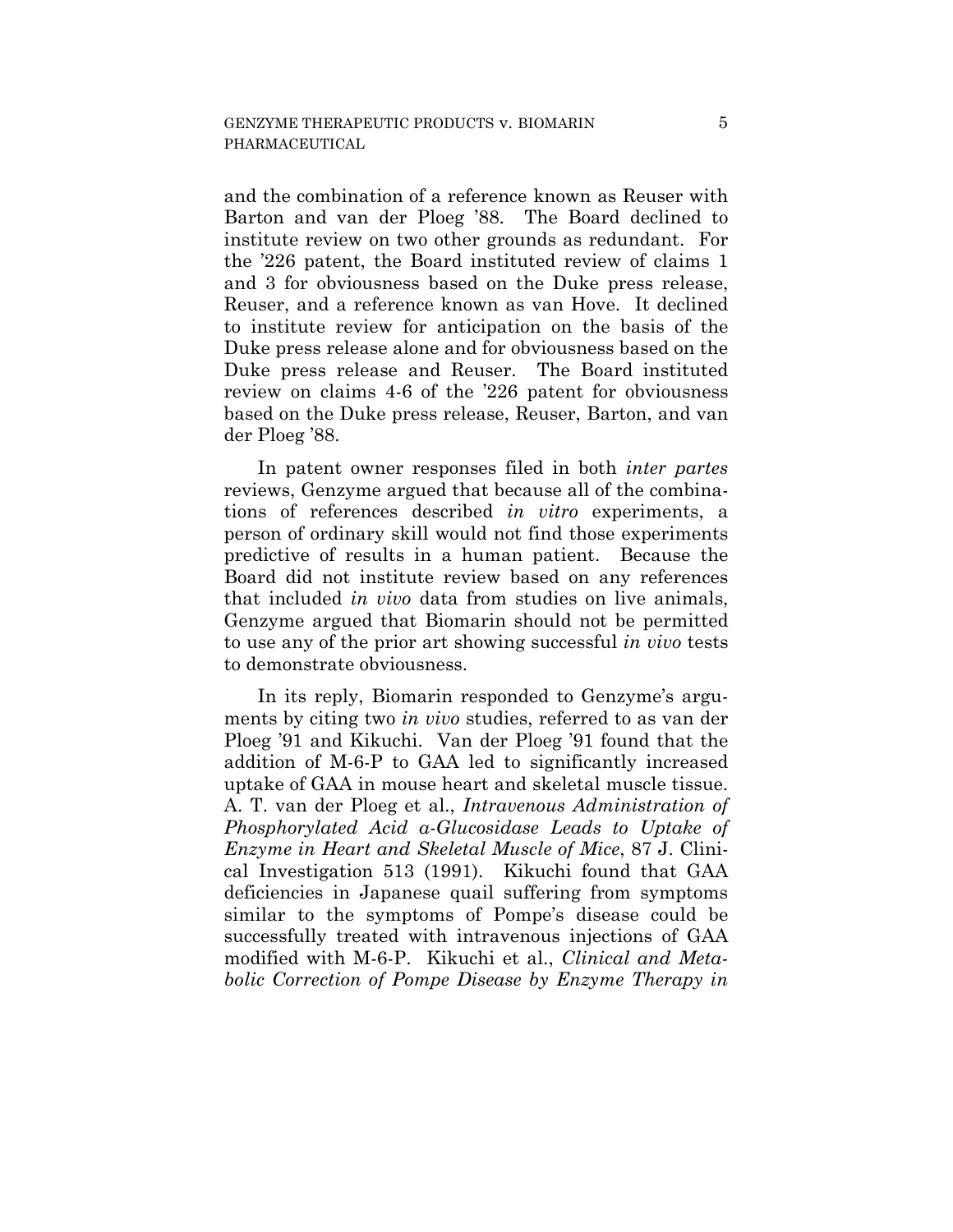*Acid Maltase-Deficient Quail*, 101 J. Clinical Investigation 827 (1998).

In its final written decisions, the Board found by a preponderance of the evidence that the challenged claims of the '410 and '226 patents would have been obvious. In its analysis of the two patents, the Board noted that Reuser disclosed every claim limitation other than a biweekly dosing schedule, and that the claimed dosing schedule would have been arrived at by routine optimization. For claim 6 of the '226 patent, which is directed to reducing heart muscle symptoms, the Board found that a person of ordinary skill would have understood that an effective treatment for Pompe's disease would treat that condition as well.

Although clinical trials had not been conducted as of December 7, 1998, the priority date of the patents, the Board found that a person of ordinary skill would have been motivated to pursue the clinical development of the therapy disclosed in Reuser. In response to Genzyme's arguments that there would have been no reasonable expectation that the treatment would succeed, the Board said that by December 7, 1998, "all that remained to be achieved over the prior art was the determination that a specific dose within a previously suggested dose range, and its corresponding dosing schedule, would have been safe and effective for the treatment of human patients."

By the 1998 priority date, the Board found, the field related to the development of an enzyme replacement therapy for Pompe's disease had matured to the point that it was recognized that GAA had to be translationally modified with M-6-P; *in vivo* studies had been performed in which GAA containing M-6-P had been intravenously administered to mice and Japanese Quail; it was known that human GAA containing M-6-P could be produced in the milk of transgenic animals; and the FDA was granting applications for orphan drug designation for enzyme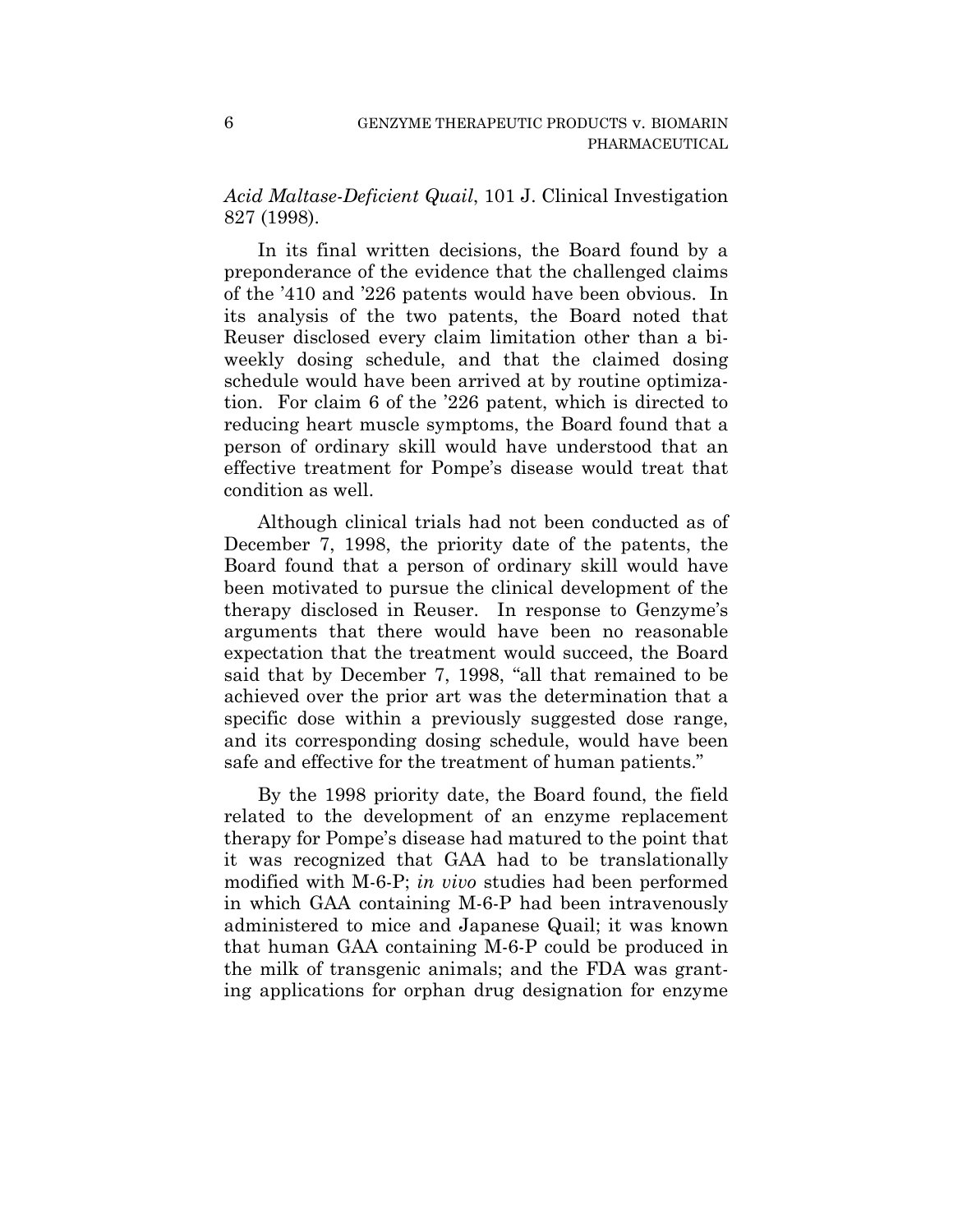replacement therapy for Pompe's disease. The Board referred to the Kikuchi and van der Ploeg '91 references as support for its findings as to the state of the art regarding the *in vivo* studies. Based on the evidence before it, the Board concluded that "a person of ordinary skill in the art would have had a reasonable expectation of success at the time the invention was made," and "no more than routine processes were needed" to achieve the results recited in the disputed claims.

#### II

#### A

On appeal, Genzyme first argues that the Board violated the requirements of notice and an opportunity to respond found in the Administrative Procedure Act ("APA"). Genzyme argues that in finding that the claims at issue were unpatentable, the Board relied on "facts and legal arguments" that were not set forth in the institution decisions. Therefore, according to Genzyme, it was denied notice "of the issues to be considered by the Board and an opportunity to address the facts and legal arguments on which the Board's patentability determination [would] rest."

In a formal adjudication, such as *inter partes* review, the APA imposes certain procedural requirements on the agency. The Patent and Trademark Office must provide the patent owner with timely notice of "the matters of fact and law asserted," and an opportunity to submit facts and argument. 5 U.S.C. §§ 554(b)-(c), 557(c); *Dell Inc. v. Acceleron, LLC*, 818 F.3d 1293, 1301 (Fed. Cir. 2016). The notice and opportunity to be heard provisions of the APA have been applied "to mean that 'an agency may not change theories in midstream without giving respondents reasonable notice of the change' and 'the opportunity to present argument under the new theory.'" *Belden v. Berk-Tek LLC*, 805 F.3d 1064, 1080 (Fed. Cir. 2015) (quoting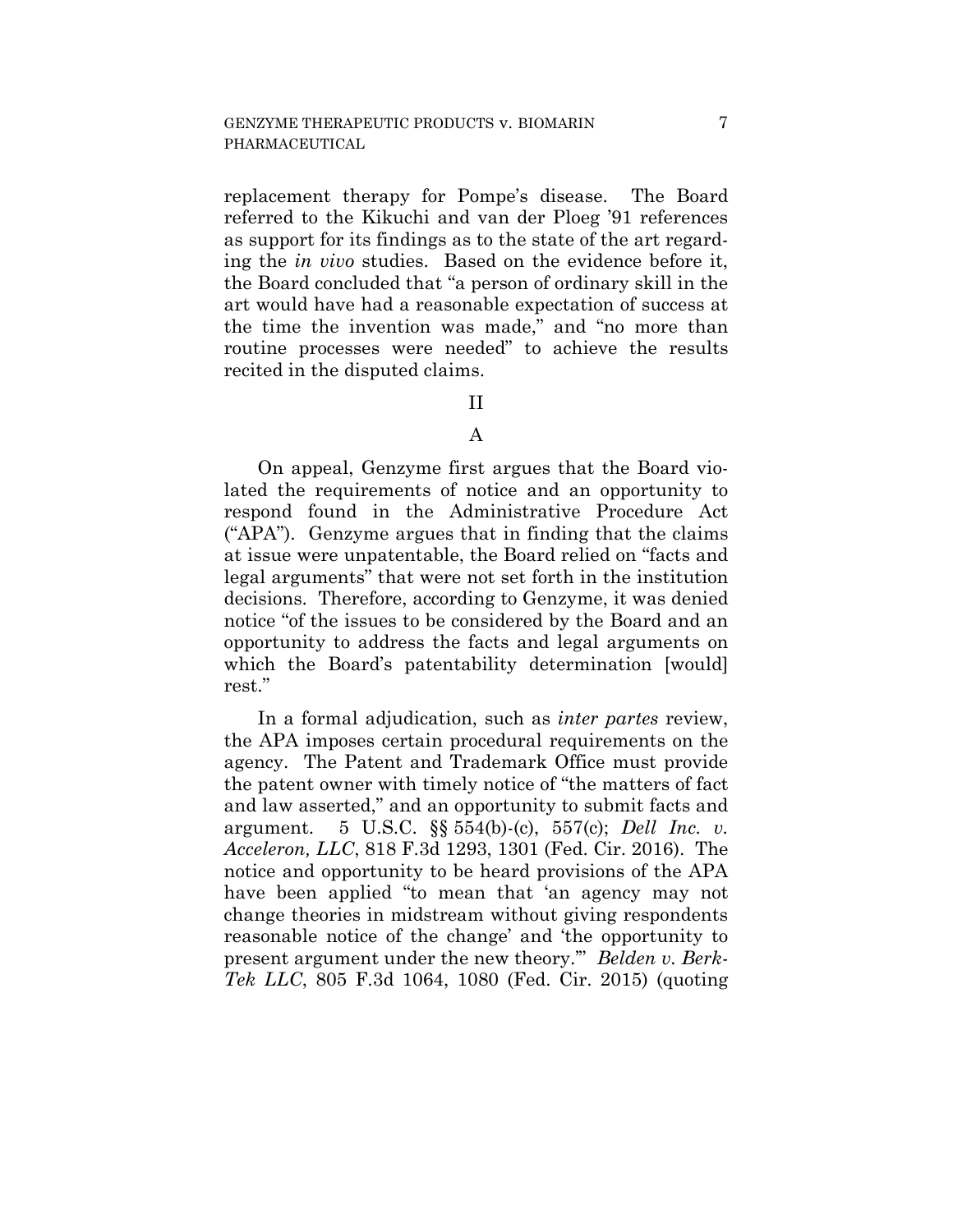*Rodale Press, Inc. v. FTC*, 407 F.2d 1252, 1256-57 (D.C. Cir. 1968)).

In this case, the Board did not "change theories in midstream," much less deny Genzyme notice of any such change. The Board's final written decisions were based on the same combinations of references that were set forth in its institution decisions. The Board instituted trial on two grounds of unpatentability with respect to the '410 patent and two grounds of unpatentability with respect to the '226 patent. In its final written decisions, the Board found the claims at issue unpatentable based on those same grounds and no others. Genzyme therefore cannot argue that it lacked notice of the specific combinations of references that the Board relied on in finding the claims invalid.1

The principal thrust of Genzyme's APA challenge is that the Board cited references in its final written decisions that were not specifically included in the combina-

1

<sup>1</sup> Genzyme relies on a series of cases involving the "new ground of rejection" doctrine, as applied to examination and reexamination decisions appealed to the Board. *See In re Biedermann*, 733 F.3d 329 (Fed. Cir. 2013); *Rambus Inc. v. Rea*, 731 F.3d 1248 (Fed. Cir. 2013); *In re Leithem*, 661 F.3d 1316 (Fed. Cir. 2011); *In re Stepan Co.*, 660 F.3d 1341 (Fed. Cir. 2011). The *inter partes* review proceeding at issue in this case is not an appeal from an examiner's decision, but is a unitary trial proceeding before the Board, so those cases are not directly applicable here. Even if the "new ground of rejection" doctrine is applicable by analogy to trial proceedings before the Board, the Board did not adopt a new ground of rejection or its equivalent in this case because, as noted, the grounds on which the Board invalidated the disputed claims in its final written decisions were the same as those set forth in its institution decisions.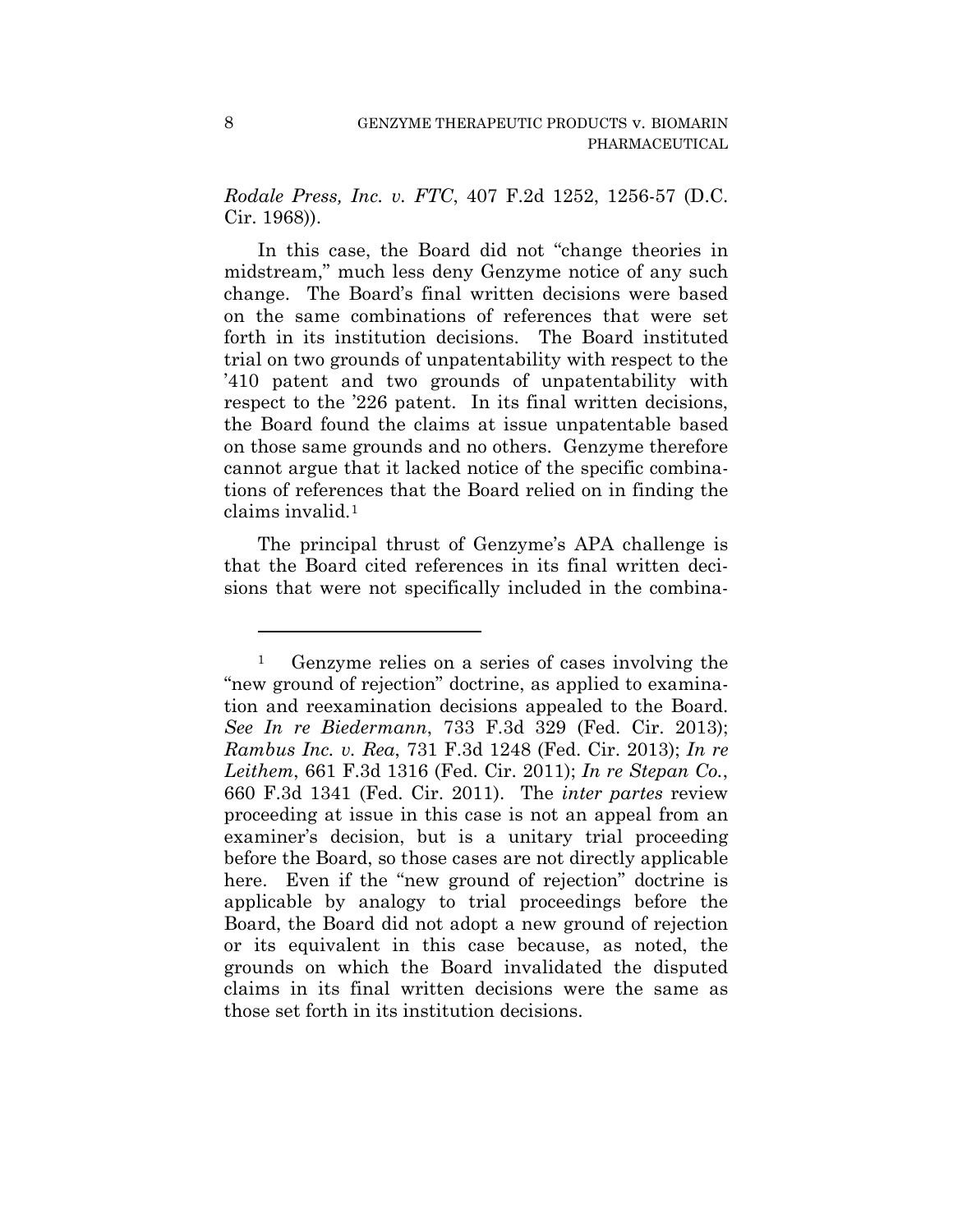tions of prior art on which the Board instituted review. In particular, Genzyme objects to the Board's citation of two references dealing with *in vivo* testing, the Kikuchi and van der Ploeg '91 references.2 However, the introduction of new evidence in the course of the trial is to be expected in *inter partes* review trial proceedings and, as long as the opposing party is given notice of the evidence and an opportunity to respond to it, the introduction of such evidence is perfectly permissible under the APA.

Genzyme's argument that the institution decision must refer to every bit of evidence that is relied on by the Board in its final written decision reflects a misunderstanding of the role of the institution decision in *inter partes* review proceedings before the Board. There is no requirement, either in the Board's regulations, in the APA, or as a matter of due process, for the institution decision to anticipate and set forth every legal or factual issue that might arise in the course of the trial. *See Boston Carrier, Inc. v. ICC*, 746 F.2d 1555, 1560 (D.C. Cir. 1984) (even when adjudicating charges of misconduct, an agency "is not burdened with the obligation to give every applicant a complete bill of particulars as to every allegation that carrier will confront"). Because the institution decision comes at the outset of the proceedings and the patentee is not obligated to respond before the Board makes its institution decision, it is hardly surprising that the Board cannot predict all the legal or factual questions that the parties may raise during the litigation.

The development of evidence in the course of the trial is in keeping with the oppositional nature of an *inter partes* review proceeding. "The parties present their evidence up front, the patent owner offers any amend-

1

<sup>2</sup> Kukuchi was referred to in the institution decision on the '410 patent, but only in the portion of the decision citing the prior art relied upon by the petitioner.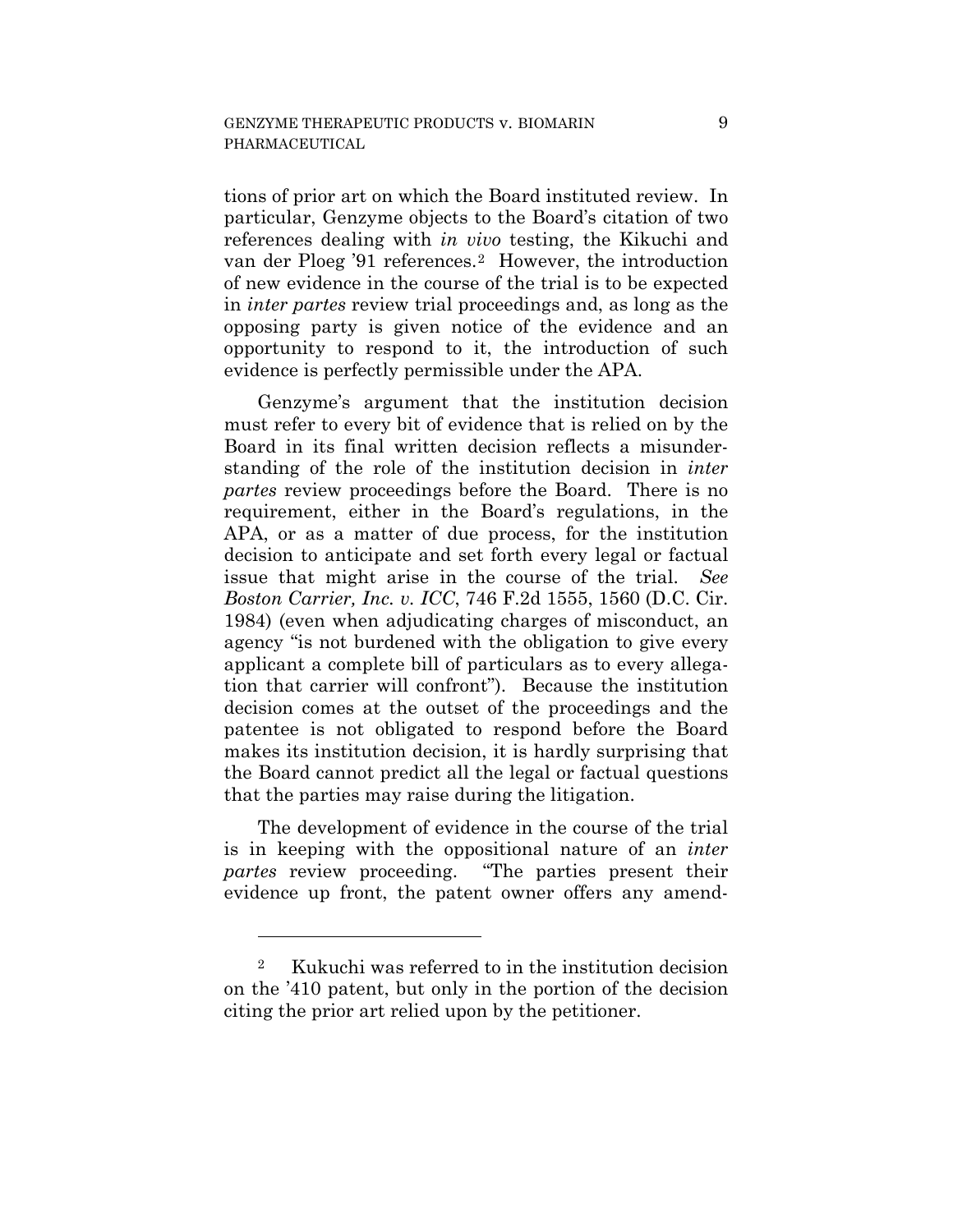ments, and the PTO simply decides whether the challenger has met his burden of proving invalidity." S. Rep. No. 111-18, at 57 (2009) (views of Sens. Kyl, Feingold, and Coburn). The purpose of the trial in an *inter partes*  review proceeding is to give the parties an opportunity to build a record by introducing evidence—not simply to weigh evidence of which the Board is already aware.

The critical question for compliance with the APA and due process is whether Genzyme received "adequate notice of the issues that would be considered, and ultimately resolved, at that hearing." *Pub. Serv. Comm'n of Ky. v. FERC*, 397 F.3d 1004, 1012 (D.C. Cir. 2005) (Roberts, J.). As to that question, Genzyme has not shown that the Board's decisions rested on any factual or legal issues as to which Genzyme was denied notice or an opportunity to be heard at a meaningful point in the proceedings.

Genzyme cannot plausibly argue that it lacked notice that the Board might cite Kikuchi and van der Ploeg '91 in its final written decisions. Genzyme itself raised the issue of the *in vivo* studies in its patent owner responses, where it argued that Kikuchi and other *in vivo* studies that the petitioner had cited in its petitions should not be considered as rebuttal evidence. Genzyme argued:

In fact, permitting Petitioner to rely on *in vivo* data with GAA here would require Genzyme to analyze prior art and prior art combinations involving references both (1) not included in this Board's grounds (and for Kikuchi, in particular, already denied as redundant); and (2) upon which Petitioner itself did not include in its own suggested grounds.

Biomarin then addressed both of the *in vivo* references in its replies, arguing that the *in vivo* references were relevant to show the state of the art at the time of the inventions. With both parties addressing the rele-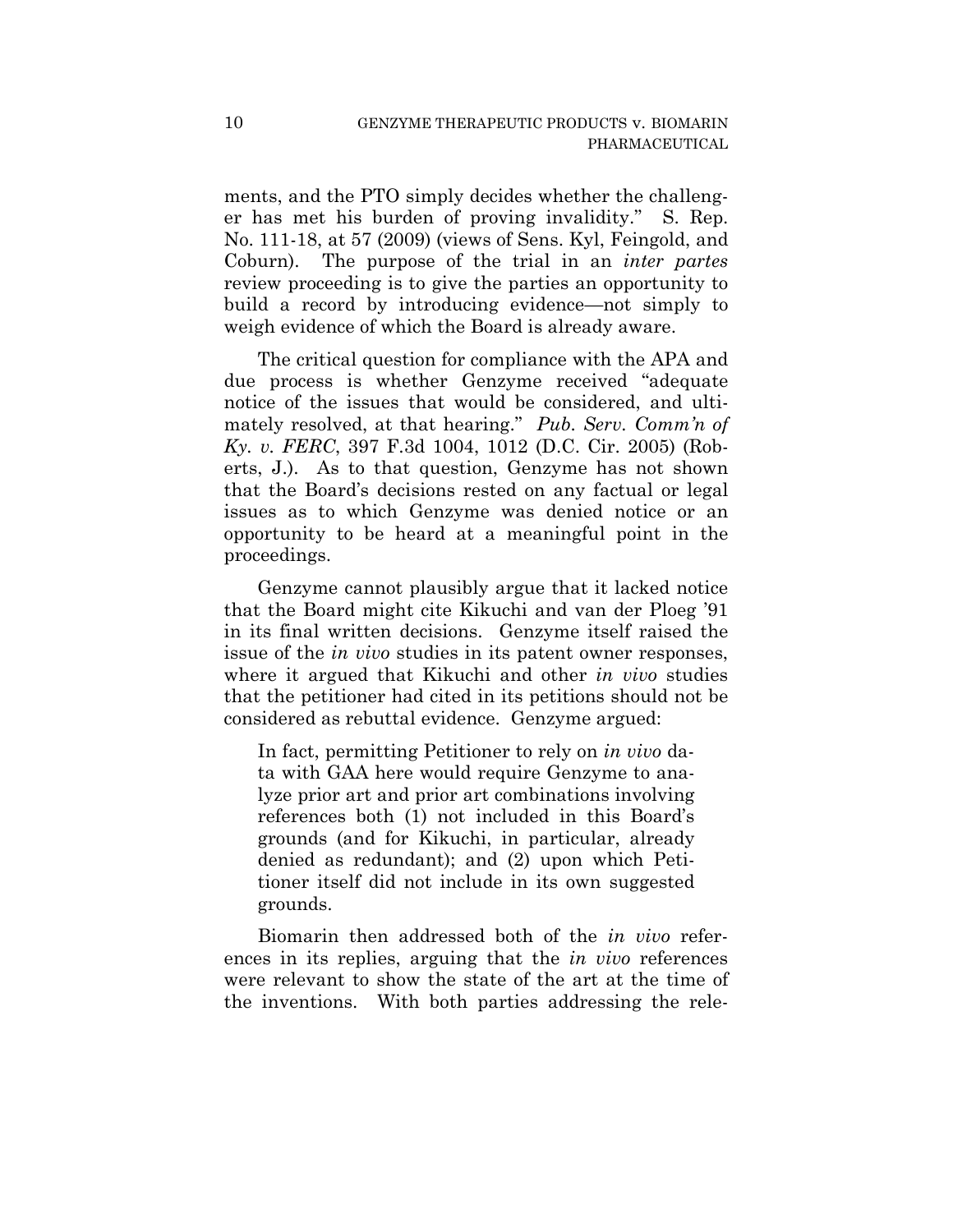vance of the *in vivo* references, Genzyme had ample notice that the references were in play as potentially relevant evidence and that the Board might well address the parties' arguments regarding those references in its final written decisions.

At the oral hearing before the Board, the parties disputed what use the Board could make of the *in vivo* references, but even Genzyme conceded that the *in vivo*  references could be used for some purposes. In the course of the hearing, the judges questioned Genzyme's counsel about Kikuchi, van der Ploeg '91, and one other *in vivo*  reference. Counsel contended that because those references were not among the combinations of references on which the Board granted review, they could not be used to show "a reasonable expectation of success." Counsel acknowledged, however, that the "prior art as a whole" could be used "in order to figure out what's common knowledge."3 The pertinent portion of the argument is reproduced below:

[Genzyme's Counsel:] [Van der Ploeg is] advocating for testing in in vivo models, and, Judge Green, I think that goes in part to what you were asking me earlier, well, what is it you would need? Well, if we look at the prior art, people are talking about testing in animal models.

1

<sup>3</sup> Genzyme argues that the Board must have used the *in vivo* references to establish a reasonable expectation of success, and that it was improper for the Board to use the references for that purpose. But the Board itself cited those references as indicators of how far "the field related to the development of an enzyme replacement therapy for the treatment of Pompe disease had developed" at the time of the inventions, which is exactly what Genzyme's counsel conceded the Board could properly do.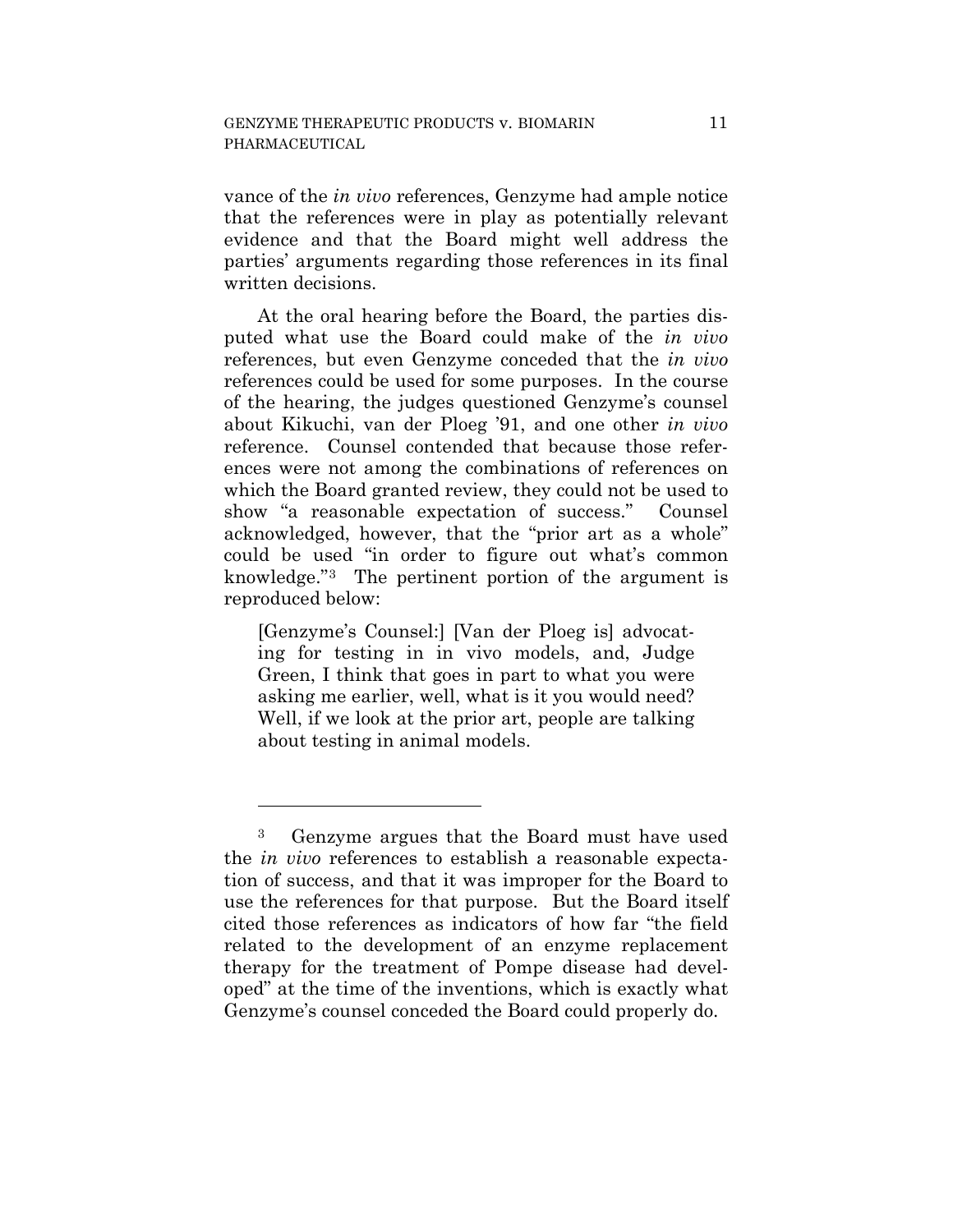JUDGE GREEN: But then I'm still unsure why Grabowski or the Japanese quail doesn't meet that.

[Genzyme's Counsel]: The—so the Bijvoet reference or Kikuchi, which is the Japanese quail, we submit, Your Honors, cannot, absolutely cannot be part of the reasonable expectation of success analysis.

JUDGE GREEN: So they're not—so we have to ignore that this is what would have been known to the ordinary artisan.

[Genzyme's Counsel]: I think when you—when we talk about using the prior art as a whole, you can use the prior art as a whole in order to figure out what's common knowledge, but you can't, after instituting trial on certain references, bring in additional evidence that's required, that's required to show a reasonable expectation of success.

From the record as a whole, it is clear that Genzyme had actual notice of the *in vivo* references and an opportunity to respond to them—an opportunity that Genzyme took advantage of in arguing that those references could be used only for limited purposes.

Beyond that, the regulations governing *inter partes* review proceedings provide patent owners with procedural mechanisms either to respond to evidence raised in the petitioner's reply or to move to exclude it. Biomarin raised the *in vivo* data issue in its reply, stating that the fact that Biomarin's expert, Dr. Gregory M. Pastores, "testified that *in vitro* data was sufficient and was confirmed by *in vivo* data . . . should not allow Genzyme to hide behind an improper redundancy argument to prevent the Board from considering relevant references."

If Genzyme had wanted the Board to disregard those references, it could have filed a motion to exclude them.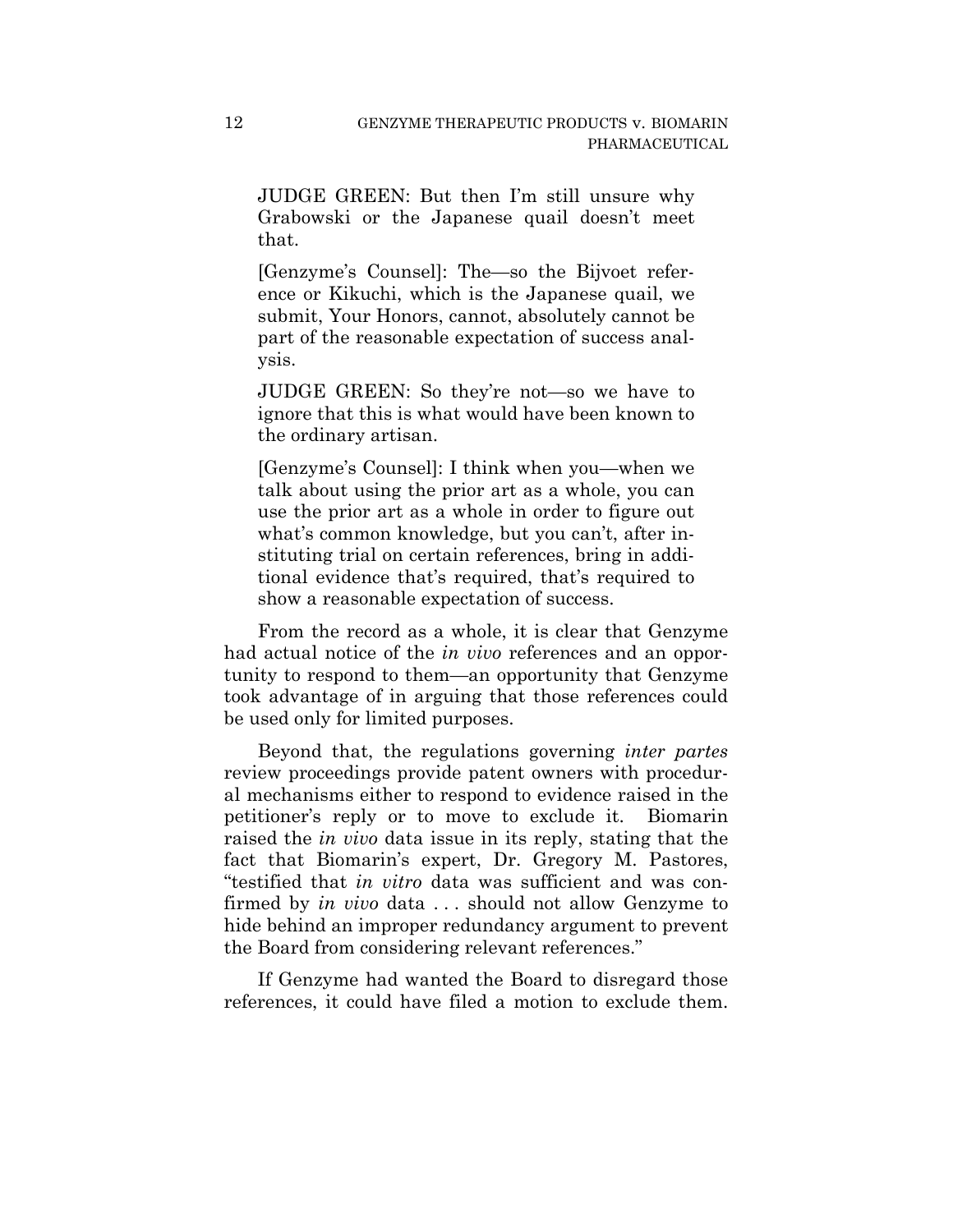<u>.</u>

*See* 37 C.F.R. § 42.64(c); *Belden*, 805 F.3d at 1081. If it had wished to submit a further substantive response to those references, it could have asked for leave to file a surreply, as longstanding Board practice allows. *See Belden*, 805 F.3d at 1081. But despite having actual notice that Biomarin was relying on the *in vivo* references to rebut Genzyme's arguments, Genzyme failed to take advantage of its procedural options to seek to exclude that evidence or to respond to Biomarin's arguments.

Although Genzyme characterizes this case as being about the sufficiency of notice and an opportunity to be heard, the substance of Genzyme's argument is to challenge the propriety of the Board's use, for any purpose, of a reference that was not part of the combinations set forth in the institution decisions.4 It is in that context that Genzyme focuses on the Board's references in its final

<sup>4</sup> Genzyme's argument is actually even broader than that. Genzyme contends that it was denied proper notice when the Board referred in its final written decisions to a portion of the Reuser reference that it did not specifically cite in the institution decisions, even though the Board cited the Reuser reference generally. Genzyme also complains that the Board referred to the Duke press release as relating to an FDA orphan drug designation, even though the orphan drug designation was not mentioned in the institution decisions when those decisions cited the Duke press release. There is no force to those arguments. Under the regime imagined by Genzyme, the Board would not only be prohibited from discussing any references not cited in its institution decisions, but it would be confined strictly to the quoted or cited portions of even those references that were included in the institution decisions, requiring something approaching word-forword parity between the institution and final written decisions.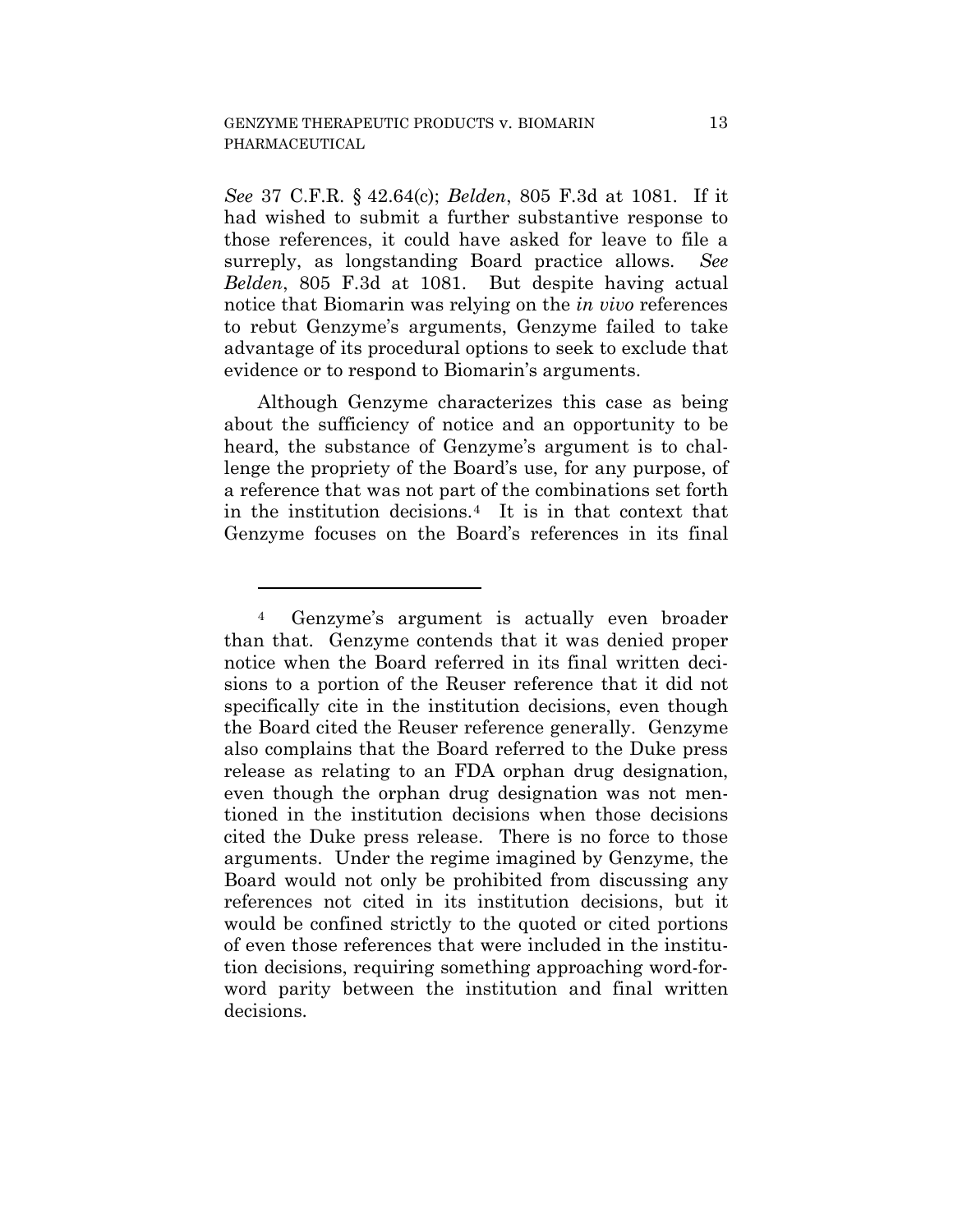written decisions to Kikuchi and van der Ploeg '91. But those brief references by the Board merely served to describe the state of the art as of December 7, 1998; they were not among the prior art references that the Board relied upon to establish any claim limitations.

This court has made clear that the Board may consider a prior art reference to show the state of the art at the time of the invention, regardless of whether that reference was cited in the Board's institution decision. In *Ariosa Diagnostics v. Verinata Health, Inc.*, 805 F.3d 1359 (Fed. Cir. 2015), this court vacated the Board's decision because it appeared that the Board had declined to consider a reference simply because the reference "had not been identified at the petition stage as one of the pieces of prior art defining a combination for obviousness." *Id.* at 1365. The court in *Ariosa* held that such references "can legitimately serve to document the knowledge that skilled artisans would bring to bear in reading the prior art identified as producing obviousness." *Id.* That is exactly how the Board used the Kikuchi and van der Ploeg '91 references—as part of the Board's survey of "the field related to the development of an enzyme replacement therapy for the treatment of Pompe disease" as of the priority date of the patents.

In sum, Genzyme was not denied notice of the *in vivo* references or an opportunity to respond to them. And to the extent it contends that the Board used those references for an improper purpose, it is wrong.

## B

Genzyme next argues that the Board erred in its claim construction in two respects. Genzyme's first claim construction argument is that the Board changed its construction of the "whereby" clause in the '226 and '410 patents between the institution decisions and the final written decisions. We see no merit in that argument.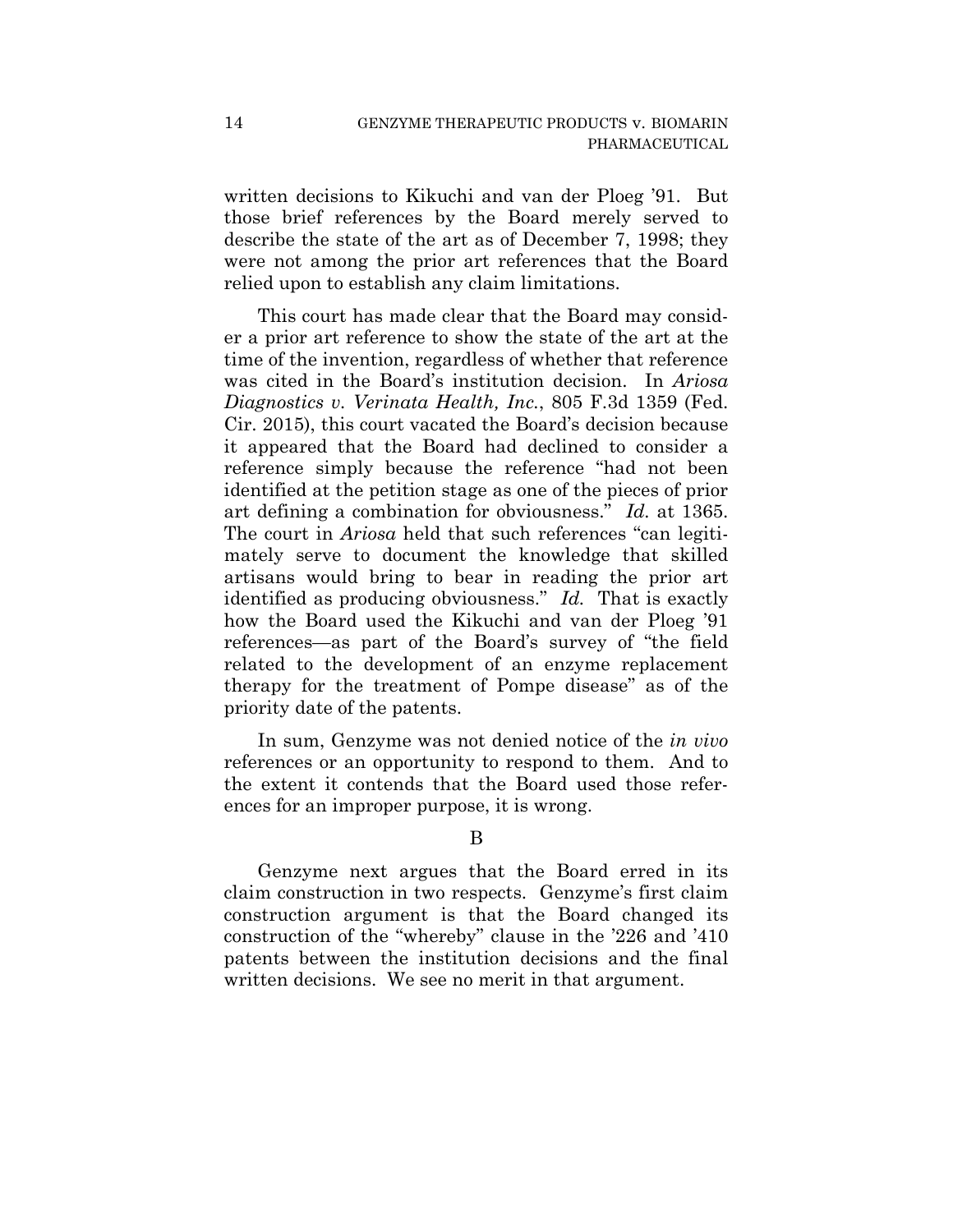Claim 1 of the '410 patent reads as follows, with the whereby clause in italics:

A method of treating a human patient with Pompe's disease, comprising intravenously administering biweekly to the patient a therapeutically effective amount of human acid alpha glucosidase, *whereby the concentration of accumulated glycogen in the patient is reduced and/or further accumulation of glycogen is arrested*.

Claim 1 of the '226 patent contains the same whereby clause.

In the institution decisions, the Board construed the whereby clause as describing the result achieved when a patient is given a therapeutically effective dose of GAA:

The claim feature of "whereby the concentration of accumulated glycogen in the patient is reduced and/or further accumulation of glycogen is arrested" is not a separate step, but rather a result of administering a therapeutically effective amount of human acid alpha glucosidase according to the claimed method. Such results are not generally considered a patentable feature separate from the expressly recited steps of the claimed method.

In the final written decisions, the Board construed the whereby clause in the same way, as describing the result of administering an effective dose of GAA:

The claimed method comprises a single step: "intravenously administering biweekly to the patient a therapeutically effective amount of human acid alpha glucosidase." Claim 1 further recites the result achieved from the practice of the method recited in claim 1. Specifically, the step of intravenously administering biweekly to the patient a therapeutically effective amount of human GAA results in the reduction in the concentration of ac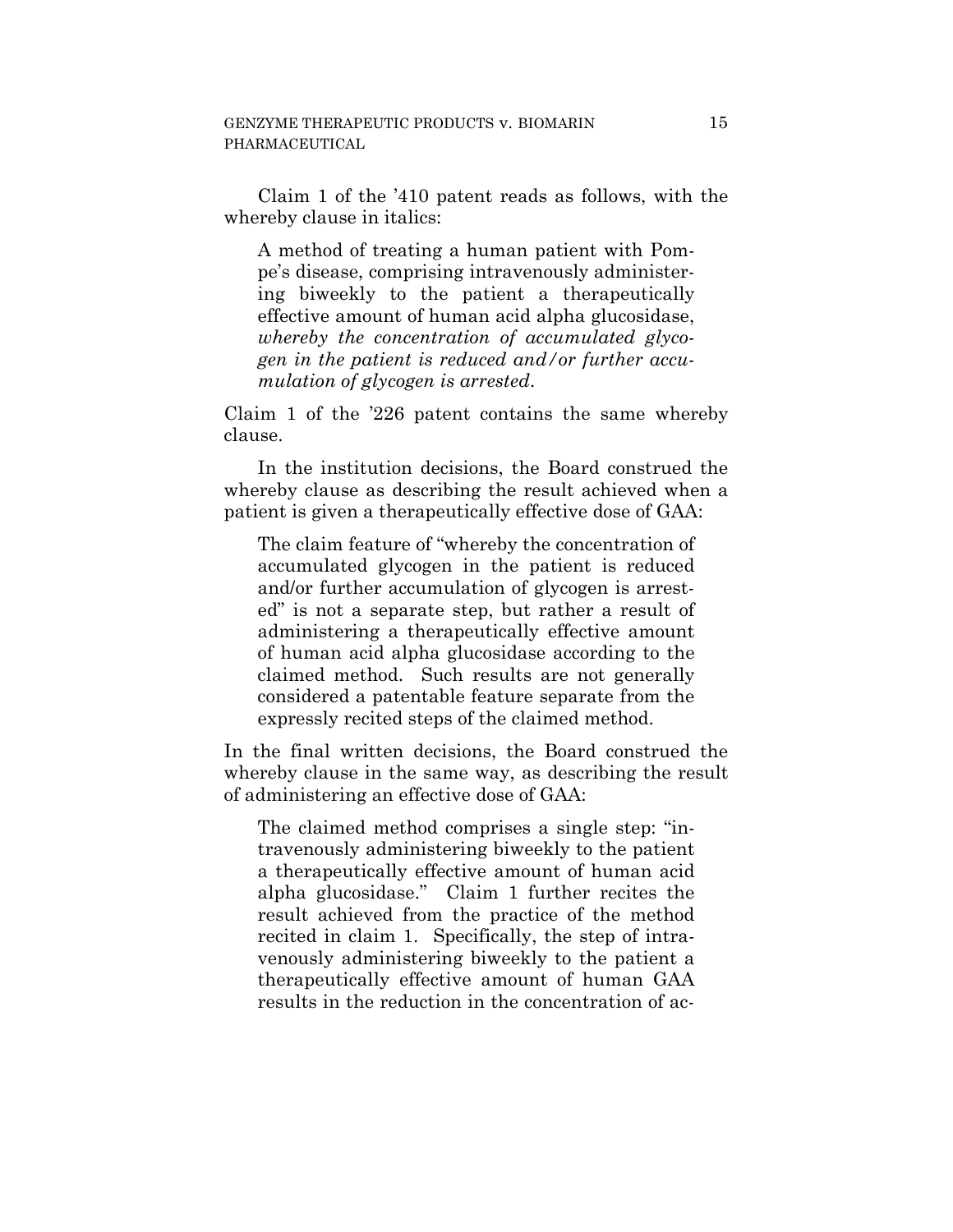cumulated glycogen in the patient and/or the arrest of further accumulation of glycogen. Thus, the recited whereby clause defines what is achieved from the administration of "a therapeutically effective amount of human acid alpha glucosidase" to a human patient with Pompe disease.

The Board's construction of the claim language did not change between the institution decisions and the final written decisions. In both instances the Board explained that the whereby clause defines the result of administering an effective amount of GAA rather than constituting a separate step of a method.

Genzyme's second claim construction argument is that the whereby clause should be construed to require that the reduction of glycogen occur in the patient's skeletal muscles, rather than occurring anywhere in the patient's body, including the heart, skeletal muscles, or liver.

In an *inter partes* review, the Board accords unexpired claims their broadest reasonable interpretation consistent with the specification. *In re Cuozzo Speed Techs., LLC*, 793 F.3d 1268, 1278 (Fed. Cir. 2015), *cert. granted*, 136 S. Ct. 890 (2016). The broadest reasonable construction of the whereby clause encompasses a reduction of accumulated glycogen anywhere in the patient, rather than necessarily in the skeletal muscles, as Genzyme argues.

As the Board noted in its final written decisions, "the claim does not recite specific organs or tissue, does not recite any specific form of Pompe disease, and does not require, for example, the patient to experience an increased life-span. The whereby clause merely requires the reduction or arrest of glycogen in the patient." Because the claim language does not expressly or implicitly require that the administration of GAA reduce glycogen in any particular organ of the body, the Board was correct to reject Genzyme's narrower construction.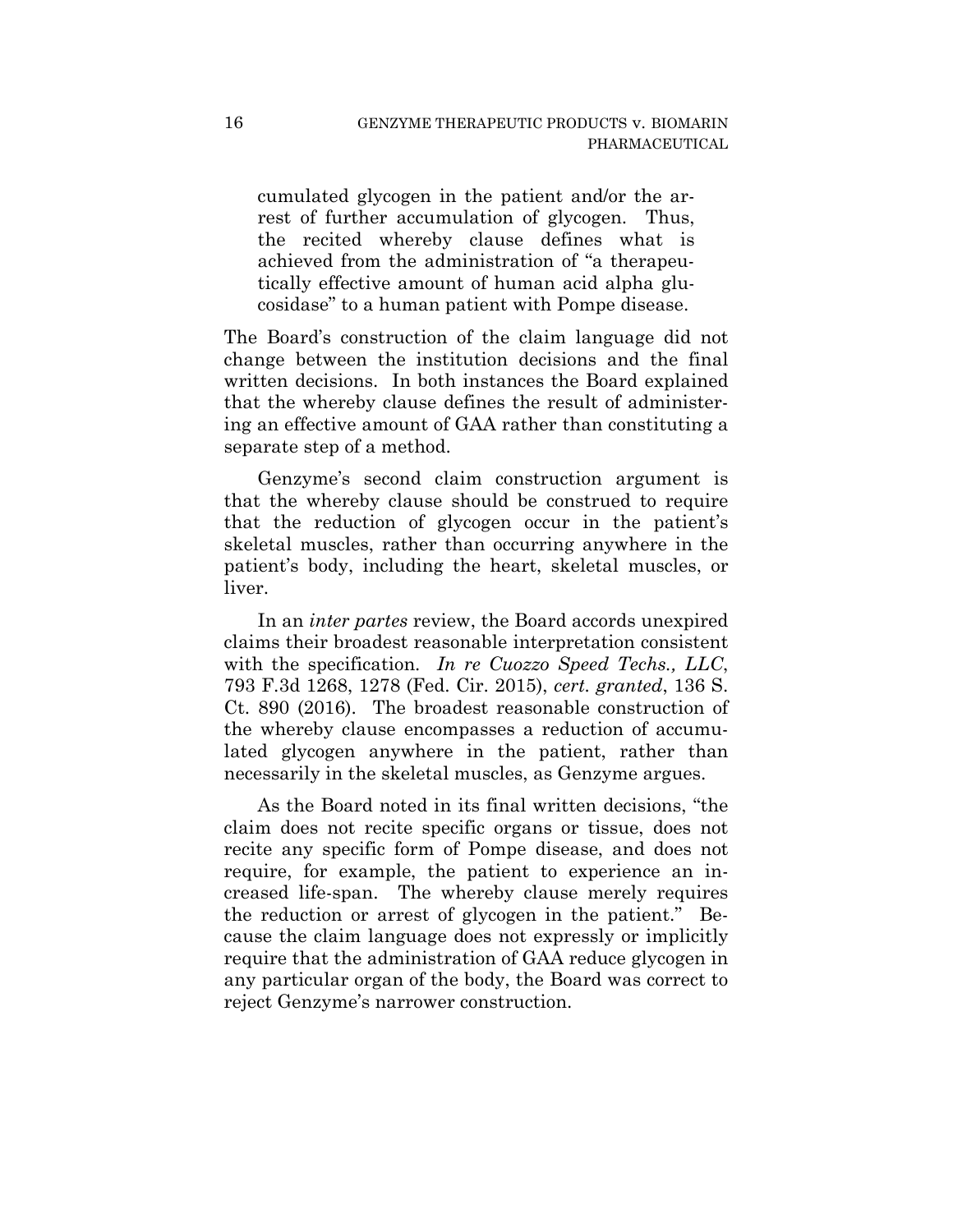Genzyme's references to portions of the common specification of the two patents that describe the reduction of glycogen buildup in the skeletal muscles do not support its proposed construction. Rather than limiting "glycogen in the patient" to the skeletal muscles, the specification describes how GAA is taken up by the heart, liver, and skeletal muscles, supporting the broader interpretation. *See* '410 patent, col. 13, ll. 41-46 ("These methods [of treating Pompe's disease] are premised in part on the availability of large amounts of human acid alpha glucosidase in a form that is catalytically active and in a form that can be taken up by tissues, particularly, liver, heart and muscle (e.g., smooth muscle, striated muscle, and cardiac muscle), of a patient being treated."); '226 patent, col. 13, ll. 27-32 (same).

The prosecution history confirms the Board's construction. In support of the amendment that added the whereby clause to the application that matured into the '410 patent, Genzyme relied, for written description support, on the following passages, which are now found in the '410 patent at col. 22, ll. 46-48, and col. 23, ll. 18-21, and in the '226 patent at col. 21, ll. 48-50, and col. 22, ll. 60-63:

When two KO mice were injected 4 times every 6 days (experiment B), a marked decrease of total cellular glycogen was observed in both heart and liver...

The results showed that mice treated 13 weeks with 0.5 mg/mouse (Group A, 3 animals/Group) had an increase of activity in the liver and spleen and decreased levels of glycogen in liver and perhaps in heart.

Neither passage includes any suggestion that a decrease in skeletal muscle glycogen is required to satisfy the whereby clause. In addition, immediately following the first cited passage, the specification stated that "[n]o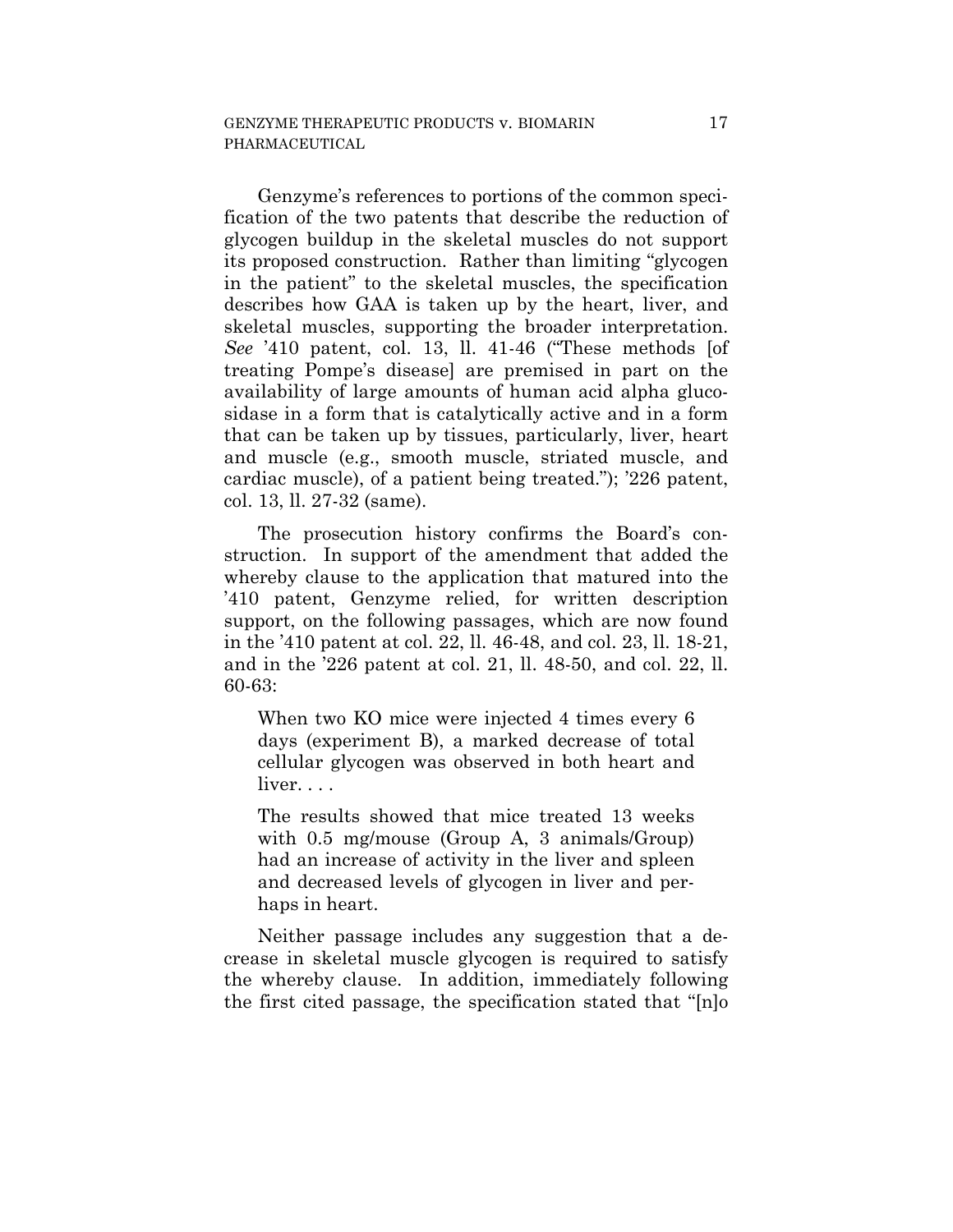effects were observed in skeletal muscle tissues with regard to total glycogen." '410 patent, col. 22, ll. 48-50; '226 patent, col. 21, ll. 50-52.

Although it was understood at the time of the invention that the claimed therapeutic effect of the patented methods would typically result in a reduction in the glycogen level in either the heart or the skeletal muscles, the evidence before the Board suggests that the patentees chose not to restrict the whereby clause in that fashion, but instead elected to describe the effects of the therapy in a more general manner, claiming any effective GAA therapy.

Based on the indications in the specification and the prosecution history that some of the experimental results did not show a reduction in the glycogen levels in skeletal muscle tissue in *in vivo* testing, it was reasonable for the Board to conclude that the patentees elected to describe the result of their method as reducing (or arresting the accumulation of) the concentration of glycogen anywhere in the patient's body. Accordingly, we conclude that the Board was correct that the broadest reasonable interpretation of the clause "whereby the concentration of accumulated glycogen in the patient is reduced" does not require a showing of a reduction in the glycogen level in the skeletal muscles, or any other particular organ, of patients treated according to the patented method.

Genzyme argues that the Board's construction cannot be correct because "reduction of glycogen in liver alone does not treat Pompe Disease, as everyone at the time of the invention fully understood." But the claims already required that the method include the administration of "a therapeutically effective amount" of GAA, so it was not necessary for the whereby clause to specify the particular organ or organs where the glycogen level was affected. Regardless of the specificity of the whereby clause, the method was required to be therapeutically effective. The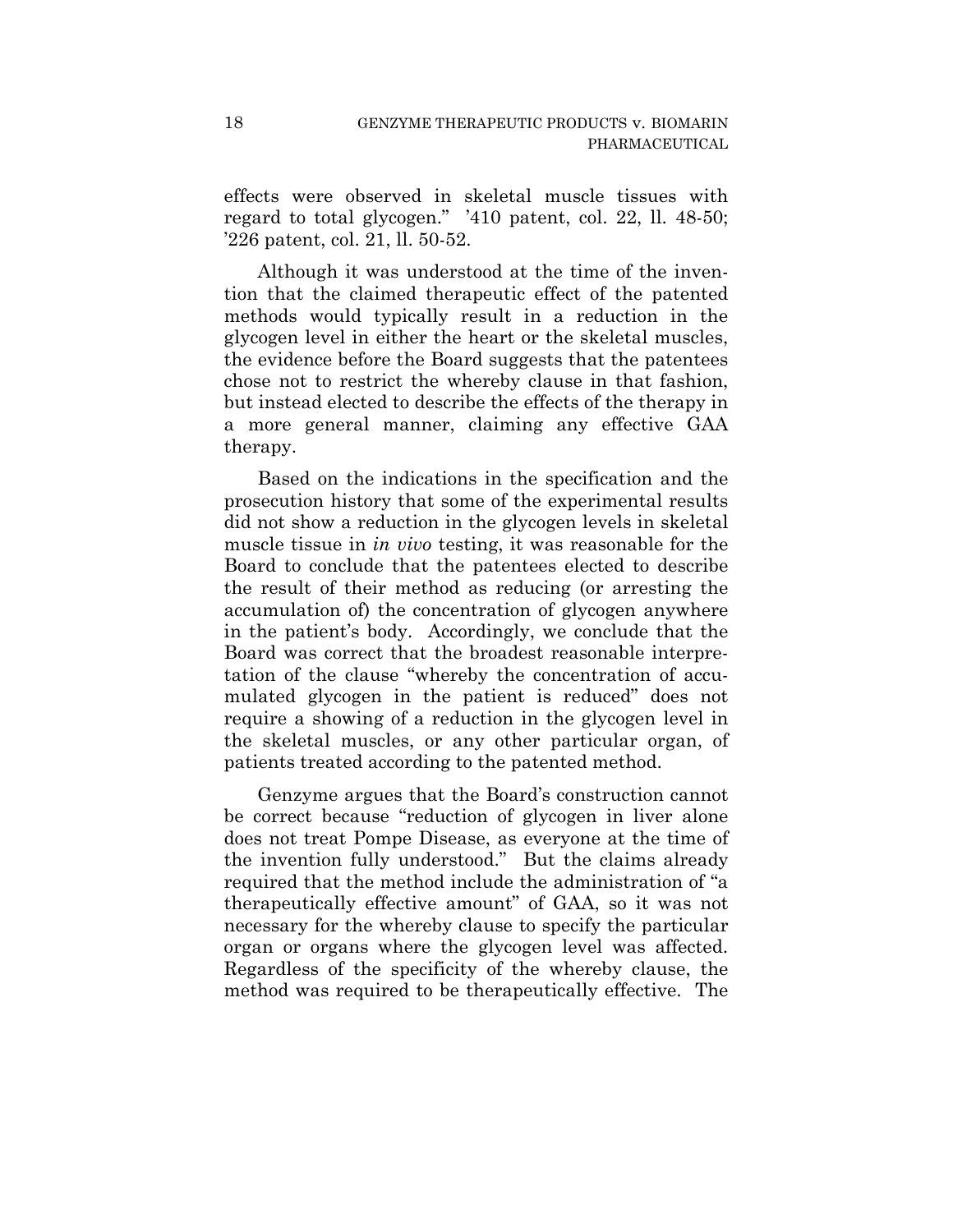Board's construction is therefore consistent with the patentees' apparent choice to draft their claims broadly to reach any method of GAA administration that had therapeutic effects and reduced glycogen concentrations somewhere in the body.

 $\mathcal{C}$ 

Genzyme's third argument is that the Board erred by not making an explicit finding as to the level of skill of a person of ordinary skill as part of its obviousness analysis. This court has explained that the failure to make explicit findings regarding the level of skill in the art does not constitute reversible error when "the prior art itself reflects an appropriate level and a need for testimony is not shown." *Okajima v. Bourdeau*, 261 F.3d 1350, 1354- 55 (Fed. Cir. 2001) (quoting *Litton Indus. Prods., Inc. v. Solid State Sys. Corp.*, 755 F.2d 158, 163-64 (Fed. Cir. 1985)).

Here the Board's failure to make an explicit finding as to the level of skill is not reversible error because both parties proposed nearly identical language to describe a person of ordinary skill. Both proposed that such a person is a medical doctor or a Ph.D. in a biology-related field, has experience in lysosomal diseases, and has experience developing drugs and treatments for patients. Genzyme has not shown that there are any meaningful differences between its proposed definition of a person of ordinary skill and Biomarin's, or that the outcome of this case would have been different based on which definition the Board used. The Board's failure to make a specific finding as to the level of skill is therefore not reversible error.

D

Finally, Genzyme argues that substantial evidence does not support the Board's finding of a likelihood of success from the combination of the prior art references.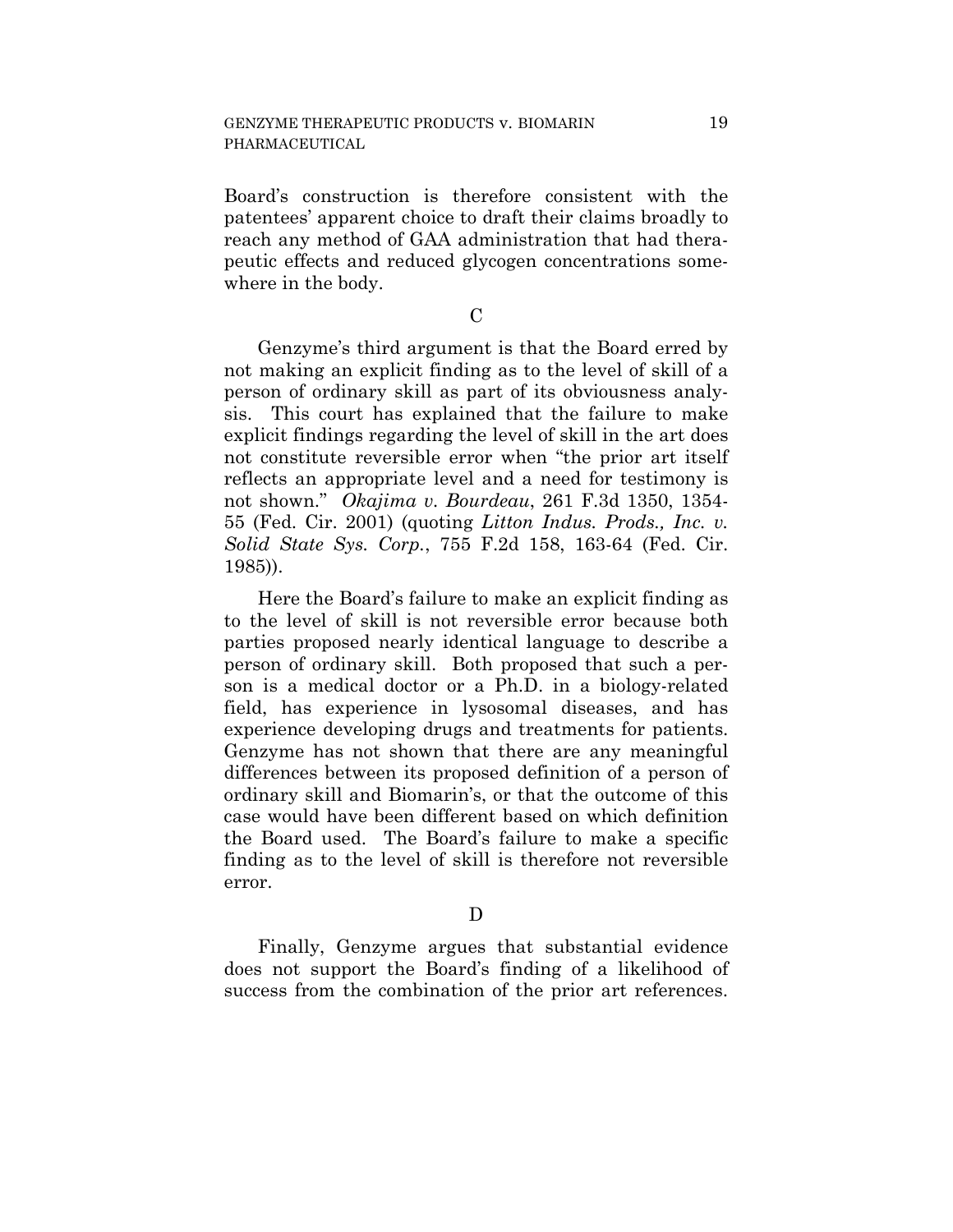Genzyme claims in particular that the testimony of Biomarin's expert, Dr. Pastores, did not provide evidence as to the knowledge of a person of ordinary skill in the art at the time of the invention. Genzyme bases that argument on Dr. Pastores's use of the word "I" in several instances in his declaration rather than referring to "a person of ordinary skill in the art." Because he used the word "I," Genzyme argues, it is clear that Dr. Pastores was testifying to his own subjective view of the prior art rather than providing evidence of how a person of ordinary skill at the relevant date would have viewed the art.

There is no merit to Genzyme's argument. Dr. Pastores described "how someone knowledgeable and skilled in the field of enzyme replacement therapy of lysosomal storage diseases would approach the task of developing a treatment for Pompe disease using enzyme replacement therapy as of December 6, 1997." He then referred to various facts that were "well-known," were "known at the time," were "clear," were "well-appreciated," "would have been recognized," "would have been readily known," and "would have been further appreciated."

It is clear that the Board understood Dr. Pastores's testimony as being directed to the knowledge of persons of skill in the art, even though some of his statements about the prior art were prefaced with the word "I" rather than with repeated incantations of the "person of ordinary skill in the art" formulation. ("[W]e are persuaded by Dr. Pastores's testimony that the knowledge in the art regarding the treatment of Pompe disease with human GAA would have provided the motivation to select a suitable dose and dosing schedule . . . would have been informed by the clinical experience with Gaucher disease . . . and that, because 'it was well known that any enzyme replacement therapy for Pompe disease would be required for the rest of a patient's life, ... repeated spaced admin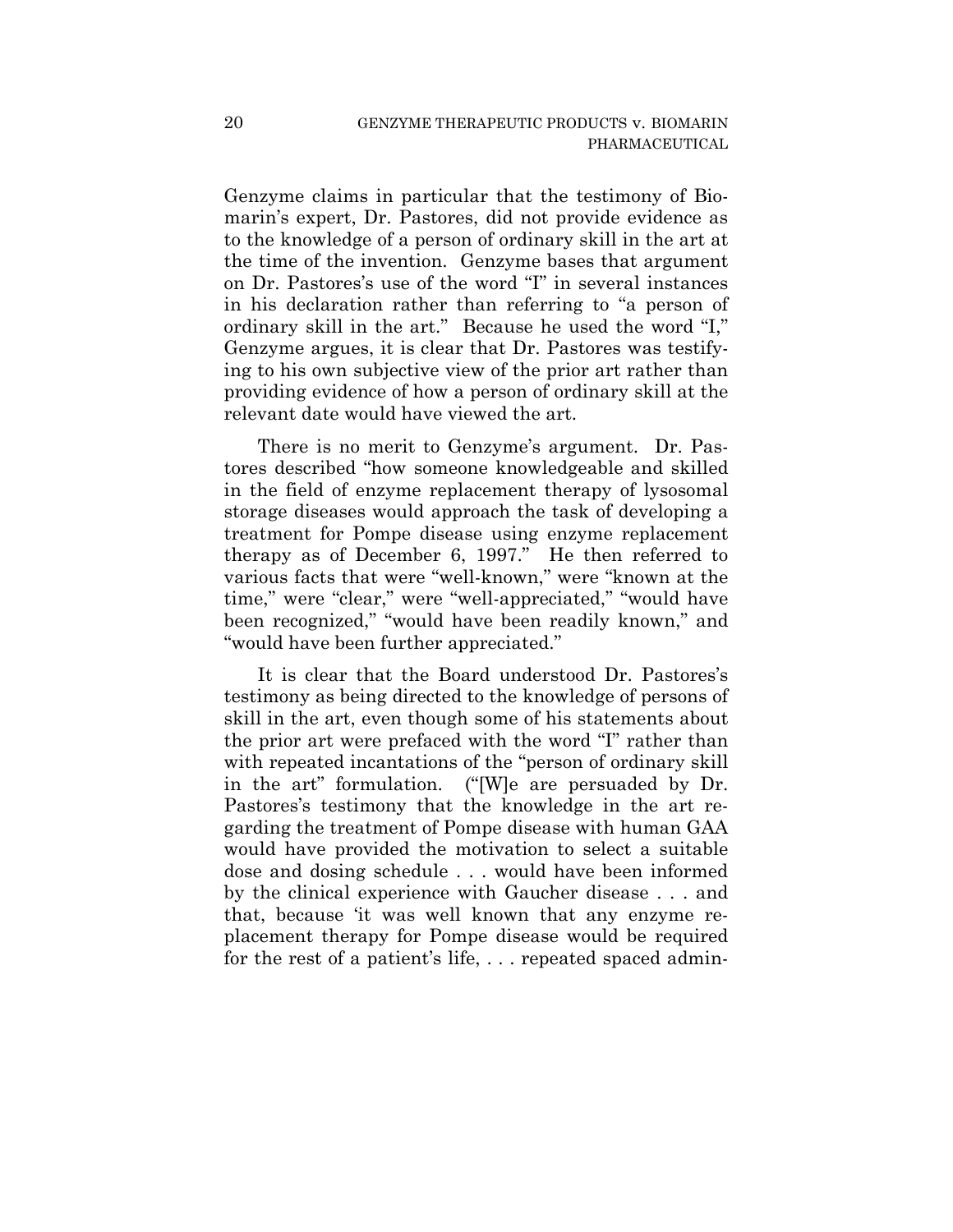<u>.</u>

istration of GAA to patients would be immediately understood upon reading [Reuser].").5

Finally, contrary to Genzyme's contention, Dr. Pastores's testimony was sufficient to support the Board's conclusion that a person of ordinary skill would have had a reasonable expectation of success in arresting or reducing the accumulation of glycogen through the injection of GAA. As he explained, the prior art disclosed that GAA modified to include M-6-P was effectively taken up by muscle cells and that it reduced the concentration of glycogen in those cases. And the dosage experience with Gaucher disease, in conjunction with the known half-life of GAA in the body, provided a sound basis for belief that

<sup>5</sup> Genzyme argues in passing that Dr. Pastores's testimony was "hindsight-infected," based on an answer he gave in the course of his deposition. We do not discern any hindsight bias in his testimony. He testified that he was asked to review the state of the art in the early to mid-1990s, and in particular "what I understood was available in the general medical literature. And I looked at it also within the context of what I would have understood then the body of literature was telling me based on my knowledge and experience at that time." He was then asked, "Did you apply all of the knowledge you have obtained up to the present day in conducting that analysis?" to which he answered, "I would think so. I don't know how one would separate your current body of knowledge from what your knowledge was way back in time." In context, it appears that in answering that question, Dr. Pastores was simply saying that in seeking to determine what was known in the mid-1990s, he brought to that inquiry his current knowledge and experience. That is not hindsight; it is simply the use of one's current knowledge to determine, as well as possible, what the state of the art was at some point in the past.